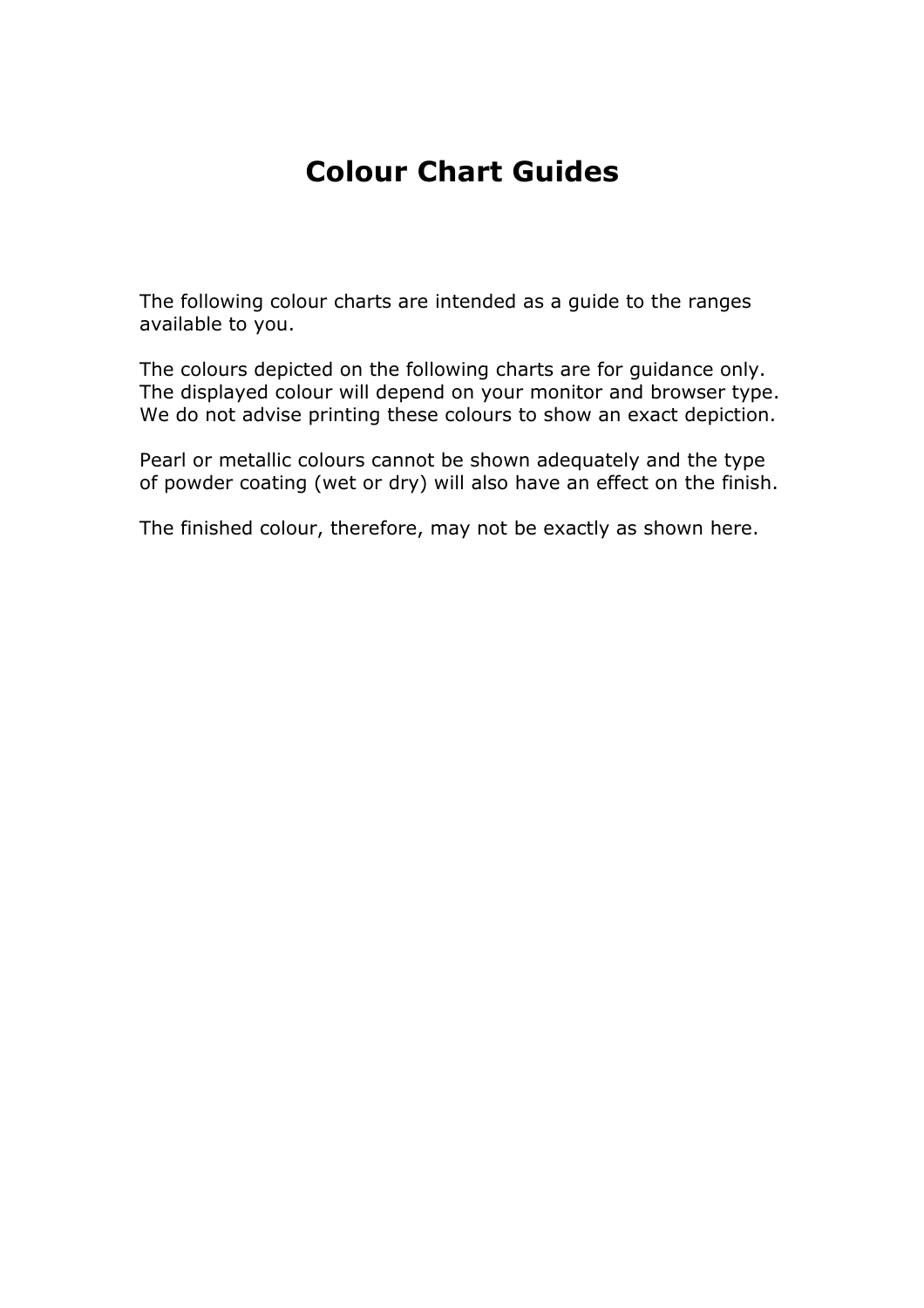| <b>RAL 1000</b>        | <b>RAL 1001</b>   | <b>RAL 1002</b>     | <b>RAL 1003</b> | <b>RAL 1004</b> | <b>RAL 1005</b> |
|------------------------|-------------------|---------------------|-----------------|-----------------|-----------------|
| Green beige            | Beige             | Sand yellow         | Signal yellow   | Golden yellow   | Honey yellow    |
|                        |                   |                     |                 |                 |                 |
| <b>RAL 1006</b>        | <b>RAL 1007</b>   | <b>RAL 1011</b>     | <b>RAL 1012</b> | <b>RAL 1013</b> | <b>RAL 1014</b> |
| Maize yellow           | Daffodil yellow   | Brown beige         | Lemon yellow    | Oyster white    | Ivory           |
|                        |                   |                     |                 |                 |                 |
| RAL 1015               | RAL 1016          | RAL 1017            | <b>RAL 1018</b> | RAL 1019        | <b>RAL 1020</b> |
| Light ivory            | Sulphur yellow    | Saffron yellow      | Zinc yellow     | Grey beige      | Olive yellow    |
|                        |                   |                     |                 |                 |                 |
| RAL 1021               | <b>RAL 1023</b>   | RAL 1024            | RAL 1026        | RAL 1027        | <b>RAL 1028</b> |
| Rape yellow            | Traffic yellow    | Ochre yellow        | Luminous yellow | Curry           | Melon yellow    |
|                        |                   |                     |                 |                 |                 |
| <b>RAL 1032</b>        | <b>RAL 1033</b>   | <b>RAL 1034</b>     | <b>RAL 1035</b> | <b>RAL 1036</b> | <b>RAL 1037</b> |
| Broom yellow           | Dahlia yellow     | Pastel yellow       | Pearl beige     | Pearl gold      | Sun yellow      |
|                        |                   |                     |                 |                 |                 |
| <b>RAL 2000</b>        | <b>RAL 2001</b>   | <b>RAL 2002</b>     | <b>RAL 2003</b> | <b>RAL 2004</b> | <b>RAL 2005</b> |
| Yellow orange          | Red orange        | Vermilion           | Pastel orange   | Pure orange     | Pure orange     |
|                        |                   |                     |                 |                 |                 |
| <b>RAL 2007</b>        | <b>RAL 2008</b>   | <b>RAL 2009</b>     | <b>RAL 2010</b> | <b>RAL 2011</b> | <b>RAL 2012</b> |
| Luminous bright orange | Bright red orange | Traffic orange      | Signal orange   | Deep orange     | Salmon orange   |
|                        |                   |                     |                 |                 |                 |
| <b>RAL 2013</b>        | <b>RAL 3000</b>   | <b>RAL 3001</b>     | <b>RAL 3002</b> | <b>RAL 3003</b> | <b>RAL 3004</b> |
| Pearl orange           | Flame red         | Signal red          | Carmine red     | Ruby red        | Purple red      |
|                        |                   |                     |                 |                 |                 |
| <b>RAL 3005</b>        | <b>RAL 3007</b>   | RAL 3009            | RAL 3011        | RAL 3012        | RAL 3013        |
| Wine red               | Black red         | Oxide red           | Brown red       | Beige red       | Tomato red      |
|                        |                   |                     |                 |                 |                 |
| <b>RAL 3014</b>        | <b>RAL 3015</b>   | <b>RAL 3016</b>     | <b>RAL 3017</b> | <b>RAL 3018</b> | <b>RAL 3020</b> |
| Antique pink           | Light pink        | Coral red           | Rose            | Strawberry red  | Traffic red     |
|                        |                   |                     |                 |                 |                 |
| <b>RAL 3022</b>        | <b>RAL 3024</b>   | RAL 3026            | <b>RAL 3027</b> | <b>RAL 3031</b> | <b>RAL 3032</b> |
| Salmon pink            | Luminous red      | Luminous bright red | Raspberry red   | Orient red      | Pearl ruby red  |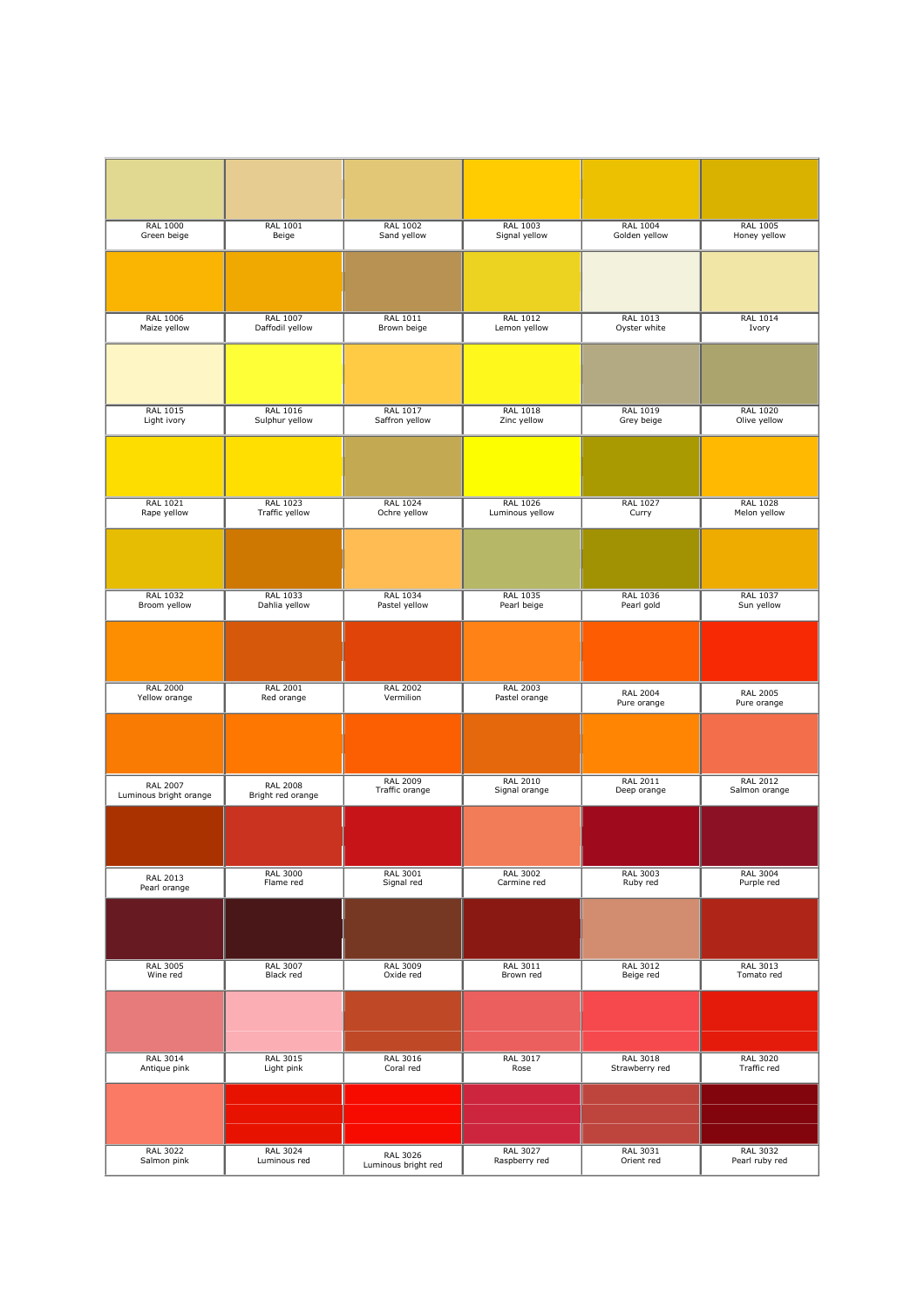| <b>RAL 3033</b>                       | <b>RAL 4001</b>                  | <b>RAL 4002</b>                  | <b>RAL 4003</b>                     | <b>RAL 4004</b>                 | <b>RAL 4005</b>                   |
|---------------------------------------|----------------------------------|----------------------------------|-------------------------------------|---------------------------------|-----------------------------------|
| Pearl pink                            | Red lilac                        | Red violet                       | Heather violet                      | Claret violet                   | Blue lilac                        |
|                                       |                                  |                                  |                                     |                                 |                                   |
|                                       |                                  |                                  |                                     |                                 |                                   |
|                                       |                                  |                                  |                                     |                                 |                                   |
| <b>RAL 4006</b><br>Traffic purple     | <b>RAL 4007</b><br>Purple violet | <b>RAL 4008</b><br>Signal violet | <b>RAL 4009</b><br>Pastel violet    | RAL 4010<br>Telemagenta         | RAL 4011<br>Pearl violet          |
|                                       |                                  |                                  |                                     |                                 |                                   |
|                                       |                                  |                                  |                                     |                                 |                                   |
|                                       |                                  |                                  |                                     |                                 |                                   |
| <b>RAL 4012</b><br>Pearl blackberry   | <b>RAL 5000</b><br>Violet blue   | <b>RAL 5001</b><br>Green blue    | <b>RAL 5002</b><br>Ultramarine blue | RAL 5003<br>Sapphire blue       | <b>RAL 5004</b><br>Black blue     |
|                                       |                                  |                                  |                                     |                                 |                                   |
|                                       |                                  |                                  |                                     |                                 |                                   |
|                                       |                                  |                                  |                                     |                                 |                                   |
| <b>RAL 5005</b>                       | <b>RAL 5007</b>                  | <b>RAL 5008</b>                  | <b>RAL 5009</b>                     | <b>RAL 5010</b>                 | <b>RAL 5011</b>                   |
| Signal blue                           | <b>Brilliant blue</b>            | Grey blue                        | Azure blue                          | Gentian blue                    | Steel blue                        |
|                                       |                                  |                                  |                                     |                                 |                                   |
|                                       |                                  |                                  |                                     |                                 |                                   |
|                                       |                                  |                                  |                                     |                                 |                                   |
| <b>RAL 5012</b><br>Light blue         | <b>RAL 5013</b><br>Cobalt blue   | <b>RAL 5014</b><br>Pigeon blue   | <b>RAL 5015</b><br>Sky blue         | <b>RAL 5017</b><br>Traffic blue | <b>RAL 5018</b><br>Turquoise blue |
|                                       |                                  |                                  |                                     |                                 |                                   |
|                                       |                                  |                                  |                                     |                                 |                                   |
|                                       |                                  |                                  |                                     |                                 |                                   |
| <b>RAL 5019</b><br>Capri blue         | <b>RAL 5020</b><br>Ocean blue    | <b>RAL 5021</b><br>Water blue    | <b>RAL 5022</b><br>Night blue       | <b>RAL 5023</b><br>Distant blue | <b>RAL 5024</b><br>Pastel blue    |
|                                       |                                  |                                  |                                     |                                 |                                   |
|                                       |                                  |                                  |                                     |                                 |                                   |
|                                       |                                  |                                  |                                     |                                 |                                   |
|                                       | <b>RAL 5026</b>                  | <b>RAL 6000</b>                  | <b>RAL 6001</b>                     | <b>RAL 6002</b>                 | <b>RAL 6003</b>                   |
| <b>RAL 5025</b><br>Pearl gentian blue | Pearl night blue                 | Patina green                     | Emerald green                       | Leaf green                      | Olive green                       |
|                                       |                                  |                                  |                                     |                                 |                                   |
|                                       |                                  |                                  |                                     |                                 |                                   |
|                                       |                                  |                                  |                                     |                                 |                                   |
| <b>RAL 6004</b><br>Blue green         | <b>RAL 6005</b><br>Moss green    | <b>RAL 6006</b><br>Grey olive    | <b>RAL 6007</b><br>Bottle green     | <b>RAL 6008</b><br>Brown green  | <b>RAL 6009</b><br>Fir green      |
|                                       |                                  |                                  |                                     |                                 |                                   |
|                                       |                                  |                                  |                                     |                                 |                                   |
|                                       |                                  |                                  |                                     |                                 |                                   |
| RAL 6010                              | RAL 6011                         | <b>RAL 6012</b>                  | RAL 6013                            | RAL 6015                        | <b>RAL 6016</b>                   |
| Grass green                           | Reseda green                     | Black green                      | Reed green                          | Black green                     | Turquoise green                   |
|                                       |                                  |                                  |                                     |                                 |                                   |
|                                       |                                  |                                  |                                     |                                 |                                   |
| <b>RAL 6017</b>                       | <b>RAL 6018</b>                  | <b>RAL 6019</b>                  | <b>RAL 6020</b>                     | <b>RAL 6021</b>                 | <b>RAL 6022</b>                   |
| May green                             | Yellow green                     | Pastel green                     | Chrome green                        | Pale green                      | Olive drab                        |
|                                       |                                  |                                  |                                     |                                 |                                   |
|                                       |                                  |                                  |                                     |                                 |                                   |
|                                       |                                  |                                  |                                     |                                 |                                   |
| <b>RAL 6024</b><br>Traffic green      | <b>RAL 6025</b><br>Fern green    | <b>RAL 6026</b><br>Opal green    | <b>RAL 6027</b><br>Light green      | <b>RAL 6028</b><br>Pine green   | <b>RAL 6029</b><br>Mint green     |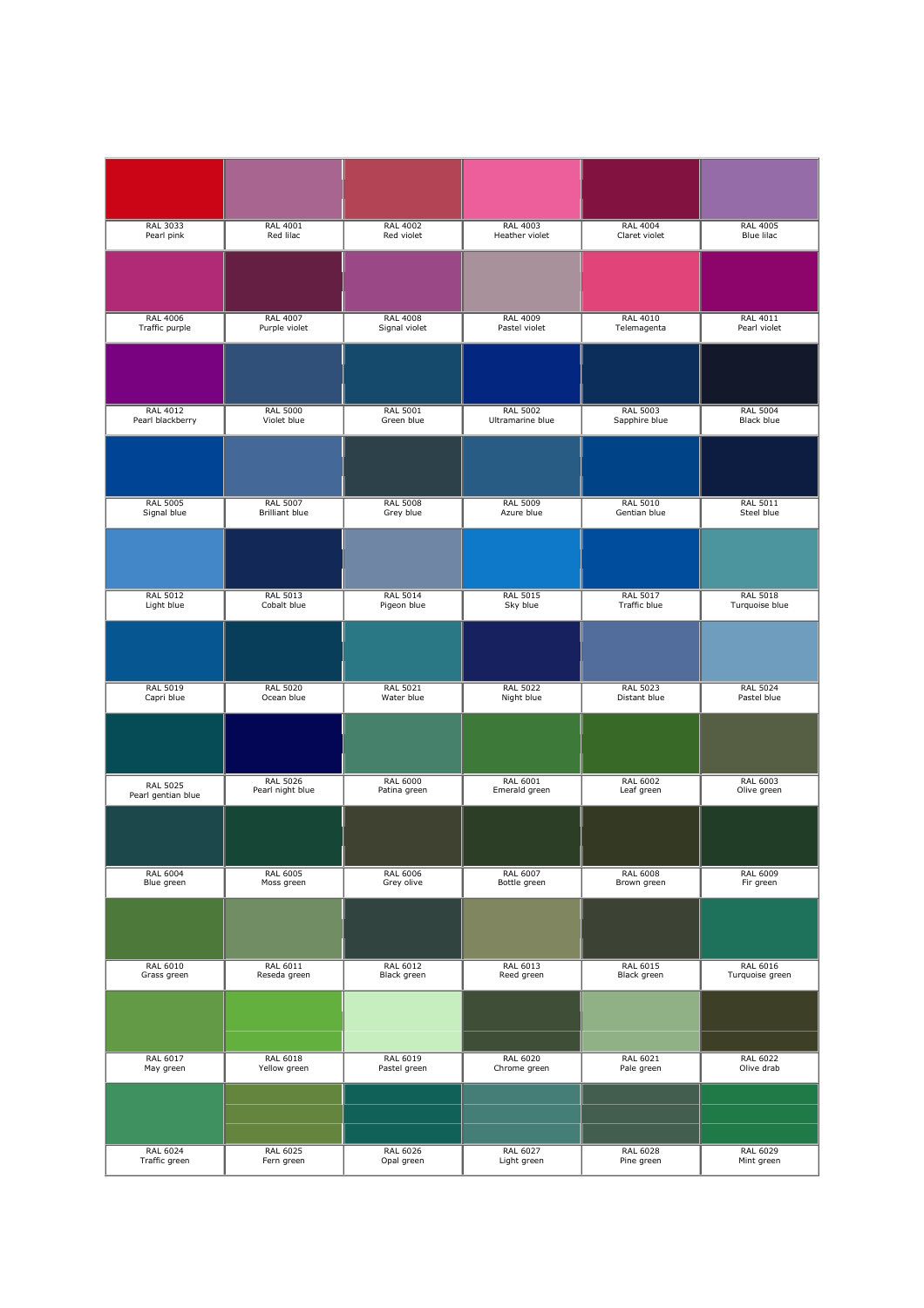| RAL 6032        | RAL 6033        | <b>RAL 6034</b>  | <b>RAL 6035</b> | <b>RAL 7000</b> | <b>RAL 7001</b>  |
|-----------------|-----------------|------------------|-----------------|-----------------|------------------|
| Signal green    | Mint turquoise  | Pastel turquoise | Pearl green     | Squirrel grey   | Silver grey      |
|                 |                 |                  |                 |                 |                  |
| <b>RAL 7002</b> | <b>RAL 7003</b> | <b>RAL 7004</b>  | <b>RAL 7005</b> | <b>RAL 7006</b> | <b>RAL 7008</b>  |
| Olive grey      | Moss grey       | Signal grey      | Mouse grey      | Beige grey      | Khaki grey       |
|                 |                 |                  |                 |                 |                  |
| <b>RAL 7009</b> | <b>RAL 7010</b> | RAL 7011         | <b>RAL 7012</b> | RAL 7013        | <b>RAL 7015</b>  |
| Green grey      | Tarpaulin grey  | Iron grey        | Basalt grey     | Brown grey      | Slate grey       |
|                 |                 |                  |                 |                 |                  |
| <b>RAL 7016</b> | <b>RAL 7021</b> | <b>RAL 7022</b>  | <b>RAL 7023</b> | <b>RAL 7024</b> | <b>RAL 7026</b>  |
| Anthracite grey | Black grey      | Umbra grey       | Concrete grey   | Graphite grey   | Granite grey     |
|                 |                 |                  |                 |                 |                  |
| <b>RAL 7030</b> | <b>RAL 7031</b> | <b>RAL 7032</b>  | <b>RAL 7033</b> | <b>RAL 7034</b> | <b>RAL 7035</b>  |
| Stone grey      | Blue grey       | Pebble grey      | Cement grey     | Yellow grey     | Light grey       |
|                 |                 |                  |                 |                 |                  |
| <b>RAL 7036</b> | <b>RAL 7037</b> | <b>RAL 7038</b>  | <b>RAL 7039</b> | <b>RAL 7040</b> | <b>RAL 7042</b>  |
| Platinum grey   | Dusty grey      | Agate grey       | Quartz grey     | Window grey     | Traffic grey A   |
|                 |                 |                  |                 |                 |                  |
| <b>RAL 7043</b> | <b>RAL 7044</b> | <b>RAL 7045</b>  | <b>RAL 7046</b> | <b>RAL 7047</b> | <b>RAL 7048</b>  |
| Traffic grey B  | Silk grey       | Telegrey 1       | Telegrey 2      | Telegrey 4      | Pearl mouse grey |
|                 |                 |                  |                 |                 |                  |
| <b>RAL 8000</b> | <b>RAL 8001</b> | <b>RAL 8002</b>  | <b>RAL 8003</b> | <b>RAL 8004</b> | <b>RAL 8007</b>  |
| Green brown     | Ochre brown     | Signal brown     | Clay brown      | Copper brown    | Fawn brown       |
|                 |                 |                  |                 |                 |                  |
| <b>RAL 8008</b> | RAL 8011        | <b>RAL 8012</b>  | <b>RAL 8014</b> | RAL 8015        | <b>RAL 8016</b>  |
| Olive brown     | Nut brown       | Red brown        | Sepia brown     | Chestnut brown  | Mahogany brown   |
|                 |                 |                  |                 |                 |                  |
| RAL 8017        | <b>RAL 8019</b> | <b>RAL 8022</b>  | <b>RAL 8023</b> | <b>RAL 8024</b> | <b>RAL 8025</b>  |
| Chocolate brown | Grey brown      | Black brown      | Orange brown    | Beige brown     | Pale brown       |
|                 |                 |                  |                 |                 |                  |
| <b>RAL 8028</b> | <b>RAL 8029</b> | <b>RAL 9001</b>  | <b>RAL 9002</b> | <b>RAL 9003</b> | <b>RAL 9004</b>  |
| Terra brown     | Pearl copper    | Cream            | Grey white      | Signal white    | Signal black     |